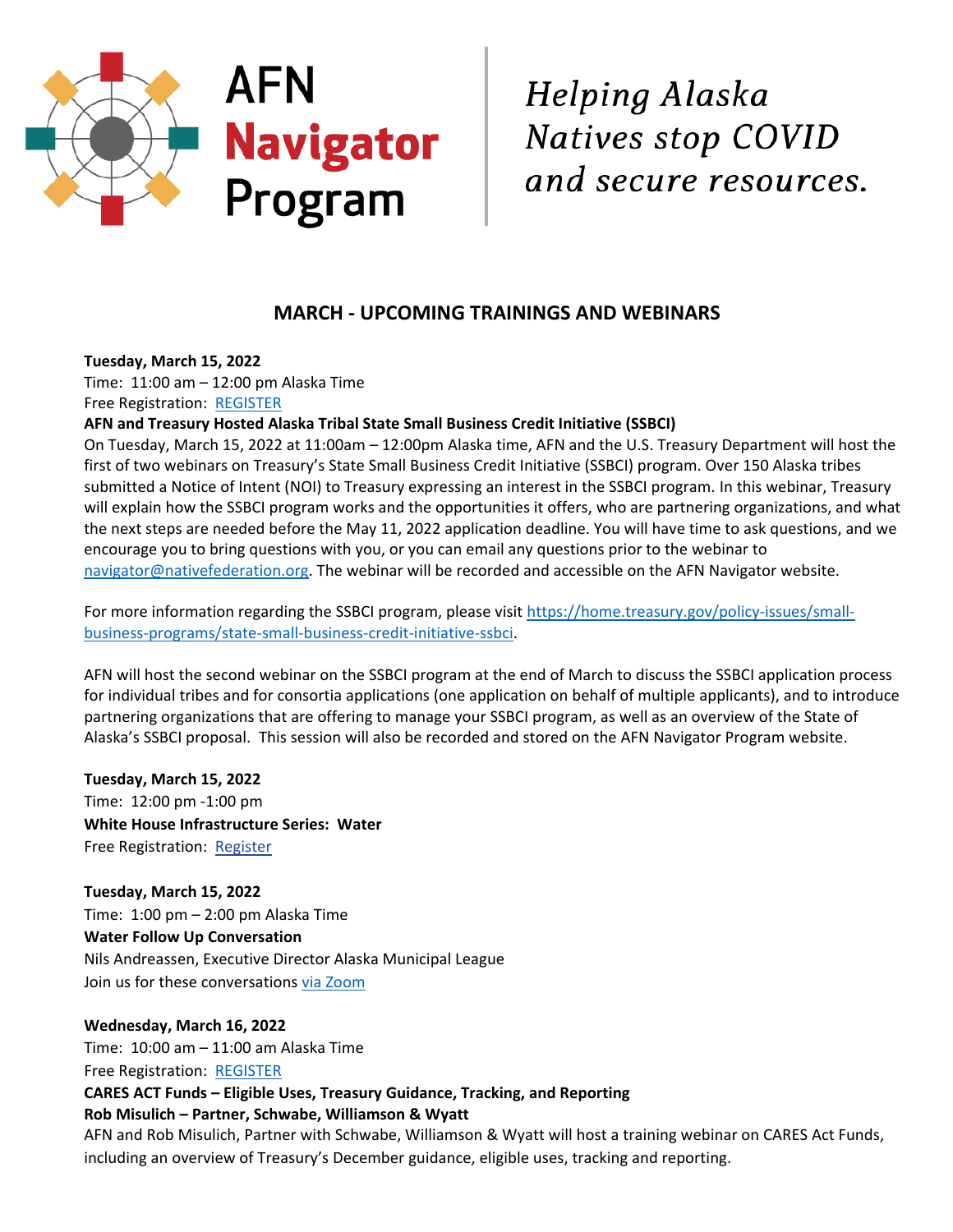#### **Wednesday, March 16, 2022**

Time: 10:00 am – 11:00 am Alaska time Free Registration: [REGISTER](https://nafoa.zoom.us/webinar/register/WN_AspVzP06TDqMk4gMDwTEsQ?utm_source=Nafoa+Mailing+List&utm_campaign=e9c8beecab-newsletter-3142022&utm_medium=email&utm_term=0_dcdb537bb2-e9c8beecab-92385088&ct=t(newsletter-3142022)&mc_cid=e9c8beecab&mc_eid=b506cc9a5f)

#### **Department of Energy: Energy Projects for Tribes of all Sizes**

NAFOA will host a webinar with the Department of Energy on Tribal Energy Projects. Find out what programs are available, how to asses individual tribal needs, and what energy opportunities that are available to tribal governments of all sizes, as staff from the Loan Programs Office and Office of Indian Energy walk participants through the programs available from DOE and what you need to know.

#### **Thursday, March 17, 2022**

Time: 12:00 pm – 1:00 pm Alaska Time **White House Infrastructure Series: Resilience** Free Registration: [Register](https://r20.rs6.net/tn.jsp?f=001lE6_dp9RRDWN9wQnPxW6-Yp38JPGLafodjHjJHWs5J-ZZpZ5hjqAGNKZFpOIOFSvB9FCmE9xB2IXjwv264p8dJQ4K_5NFK4LehtJZvf9EMFcAmjIXby61gnty4pQOaQLNpmUIYtDcl1KMAVmiH2yjZIWIAAxXWEsZ3ufAY2asFuUwO_iWWB9oY8Z_olpF7WLvFEAVDU7cUqurrhxcnHILAcjFRjh40jm1yLoYYVKGgwV_Iz_OdKxwL9Y9RMvPlp37phcsyoJT83t5UyXeBxk9a639J4L8JiWlERS4hja1WZ9in00vMb_pxowRwcLq9D_YwwVeq_hvlaIbtnbz9H5qZHXfTUl3JwNziZWdbVwrSugIiGY63fn0Hmh8fJeNAfDSb1Z9Px9XT8uR6tOMRdTDHoKwKBfHCIeYXQPXrSde6GkpBxprpjZL-bJIzo4BKsbqATpkkxCfStWZIqqaxanVwv6WbfigWpUryiKIf193Q14LAejLi9188Mo9mA94ap362k40K-xVTlPQCz_EI0ZC02TR93mUgBznLfa7VyUNhFwVRytTup-IsFzcE1PUAiQ9-zHx73BC8lvbSwk2I1rb3vnWGzVNgEOHvEkrw5h-V0Tx_277SNSUibewGJLt4MUxgFbXn-p2EeCii5xrSr7arR0xFHHw9fTwtjl_HgCde2TR068kRAkID7M5R7TJUthAdWjE-eK8n8Bi-E_bm1g5aJoa_QMZNOEQVyPxbNR-44C_OoDZGYBjcoN1wekix67tesdlXi1x8woq1Zui-0MPn0yjM6qqi-QzfLptDXR2c6ZWO1MrRSQkdONOJiwBhB9&c=q1rS0sTN1KLv5EqwXbLZO60EhoKYO67ppbAeCPxebDo9dHKFcmFmqg==&ch=NmmeNasAPTNNKPtxI1UPJOxvu_1p8RmNlF47ZX1kquT7_R-04e2dfg==)

#### **Thursday, March 17, 2022**

Time: 1:00 pm – 2:00 pm Alaska Time **Resilience Follow Up Conversation and Grant Writing Technical Assistance** Nils Andreassen, Executive Director Alaska Municipal League Join us for these conversations [via Zoom](https://r20.rs6.net/tn.jsp?f=0013hzXVDtMgQ3IKl-Tl_ToLH5pA8FVARCd-GYa8md6hhAFl5Yx2JvDgBnSK8qvJxO27ImJHNbIQ26NWHcgpdbOtB4sHoLK8mx5gfZNUkbM-zg2y0pvBbrMGeedDjKhPEvD7jEXOKYJNqn6YcrolkVCS6j4FMBZaR6Z&c=8Km7y-6CnPsZoVMeWtIjfZ_eEdQl9X1bYXn8wYJMEC1mpprB6ADZqQ==&ch=V0ayrTLSUPj4X2-nHTwddDbFW1vBwYXtsXh90yet9hPXhTW610b2UA==)

**Monday, March 21, 2022** Time: 10:00 am – 11:00 am Alaska Time Free Registration: [REGISTER](https://spokeconsulting.zoom.us/meeting/register/tZUpcuiurTojHNEm8LTeuDwMKZoJJbiXHAM2)

### **ARPA Coronavirus State and Local Fiscal Relief Funds (CSLFRF) Reporting**

Chris Slottee – Industry Group Leader, Schwabe, Williamson & Wyatt AFN and Chris Slottee, Partner and Industry Group Leader with Schwabe, Williamson & Wyatt will host a training webinar on ARPA Coronavirus State and Local Fiscal Relief Funds (SCLFRF) on latest updates and preparing you for the 1<sup>st</sup> annual reporting deadline on April 30, 2022.

#### **Tuesday, March 22, 2022**

Time: 12:00 pm – 1:00 pm Alaska Time **White House Infrastructure Series: Environmental Remediation** Free Registration: [Register](https://r20.rs6.net/tn.jsp?f=001lE6_dp9RRDWN9wQnPxW6-Yp38JPGLafodjHjJHWs5J-ZZpZ5hjqAGNKZFpOIOFSvKGs1kXGUOoPSzgQirHbpbapBCkMe80Pa0bEJCSLupQmN9vGZDQNRuDlTnJA2kDYQFAwcEJZOk4Bsrdm-JDC9OYsXzZTgvfDo9t1ranJDO8-1Sf0kB2uhIJyxyD_xXjZclnzV3FlSz5VDzm1RDbpwI5fYO4C7o9BbcpMF50nh2GJDOcCgg23Sgw_HcsLoVSDZHUld3lQbnMwN8Olt1plBFwjKFgGBmtTfGouT7F7OLUDYR2z75eZAD6YY-zq_x21m8QQLtKy8vak6VBqpzC3foSu_ap0uYQBe9n2EXVQXfgtc5fC-oixhSDxLHJFH3Q4JrusB1W_LXZdv1VA0-rgJI3ynj6_j3FrKnogwz2UcD7ja8GhzKhA_KaDglZENwKZXftWnJu32I-Ce506gLZ1trfPen13dUuG2l8VumhBXUzQqfWw2sVogYgT7IhbQK_oDHP2hmxBZCRW7VXw3hP5_APt3_VV1tik5LX0TMVt0gd63VTQHKZJB6iNyFFSV0Q7ARoiSa23SVIVWNg5Lu71Qg5tTuXL1WQ2J-uuLImvAz0qpUn6nI3hWgM6IGKZS5t5afVpYNuREKLt2QH5BtkzWIQDbO4EkCc737qW6CREuPEHBKvOPnxEyi-r0SurCsoV7A1pR4W9zS24QMHEVLSkNQz2NtjQYONZCCMHYVl5L3eR8BriA3aNwk1_paCZzwParhKBUV-e0xAd4rN_sJTHdF0wwutTY7vZ5jnkIzsk9Vx3PYNmP9EM_cQ==&c=q1rS0sTN1KLv5EqwXbLZO60EhoKYO67ppbAeCPxebDo9dHKFcmFmqg==&ch=NmmeNasAPTNNKPtxI1UPJOxvu_1p8RmNlF47ZX1kquT7_R-04e2dfg==)

## **Thursday, March 24, 2022** Time: 12:00 pm – 1:00 pm Alaska Time **White House Infrastructure Series: Broadband** Free Registration: [Register](https://r20.rs6.net/tn.jsp?f=001lE6_dp9RRDWN9wQnPxW6-Yp38JPGLafodjHjJHWs5J-ZZpZ5hjqAGNKZFpOIOFSv1xEhoKa6lv5lWyVZuCgU4ew1gm1XAZW-0Z98FVIeIqK_JJcTNMJY5a8K7QynbQsYJR1Q7hotmVH-X_9kV94kHX8o0eDGNJ-p7cBtMxonq_3-jy46I84ZDwKEzBdmX16qhbBbnoOJWIjIw2FXfHs224lxYzXshkRaPqExdFY7n17-tT-SW9Qcc6SVmQJDa_YTtVQrOITFCx4rXg6QxfJg7-h5IZvs8zwsK3qvEmNIykK1eXc5dqyDNke44NrSsmTddmfVWgRNo19Chb1BD_gO88j0lxFuVRCPLf6UEd3NJHbkrlnngHC8k1pnqv5DGtWDPR9HQZ-7E5ia67dG8ttxvf_8qtN4U3uIOq-yGeISPcSp3pwMdyPxgPXLkG9K_JpKXpMOiklGXOsBLu144BRfrQsKK43Vm2tejq6DwNZSNDP6aDLhii4NZi090E_kM6bD0NIRlv4ZrqoGQ6BBfl1on78phB90CxfpMOaL88Kd51DHGAVDn6VcnDYNGsocPVwiwpjrmV6ulm4kQTNpw2FZeFsD8qOInyF6_WgCYsfoil-HJ7ewXutsJt5Nsp5b8n8JYAJ9-7kXZnQ9eQt6RighhA3JK4nBrwgDkFmo2LhF8KGymTsFMN9U1vF8xvob8wUAxpc6MstpfwhtUAd4FUTf1LHLKhYmnvAx6RR88nywogwxcX4WLkSSRICkDEawLA_rQj9xccT2DsiCBwnFo5SgHiSp1ml3i_4Yvxbbpp5KJ1Y7q_BoXCB0WcjxAv5bSmia&c=q1rS0sTN1KLv5EqwXbLZO60EhoKYO67ppbAeCPxebDo9dHKFcmFmqg==&ch=NmmeNasAPTNNKPtxI1UPJOxvu_1p8RmNlF47ZX1kquT7_R-04e2dfg==)

**Thursday, March 24, 2022** Time: 1:00 pm - 2:00 pm Alaska Time **Broadband Follow Up Discussion and ARPA Reporting and Grant Availability** Nils Andreassen, Executive Director Alaska Municipal League Join us for these conversations [via Zoom](https://r20.rs6.net/tn.jsp?f=0013hzXVDtMgQ3IKl-Tl_ToLH5pA8FVARCd-GYa8md6hhAFl5Yx2JvDgBnSK8qvJxO27ImJHNbIQ26NWHcgpdbOtB4sHoLK8mx5gfZNUkbM-zg2y0pvBbrMGeedDjKhPEvD7jEXOKYJNqn6YcrolkVCS6j4FMBZaR6Z&c=8Km7y-6CnPsZoVMeWtIjfZ_eEdQl9X1bYXn8wYJMEC1mpprB6ADZqQ==&ch=V0ayrTLSUPj4X2-nHTwddDbFW1vBwYXtsXh90yet9hPXhTW610b2UA==)

**Monday March 28, 2022**  Time: 10:00 am – 11:00 am Alaska time / (2-3 ET) **AFN and Treasury – Capital Projects Fund Webinar**